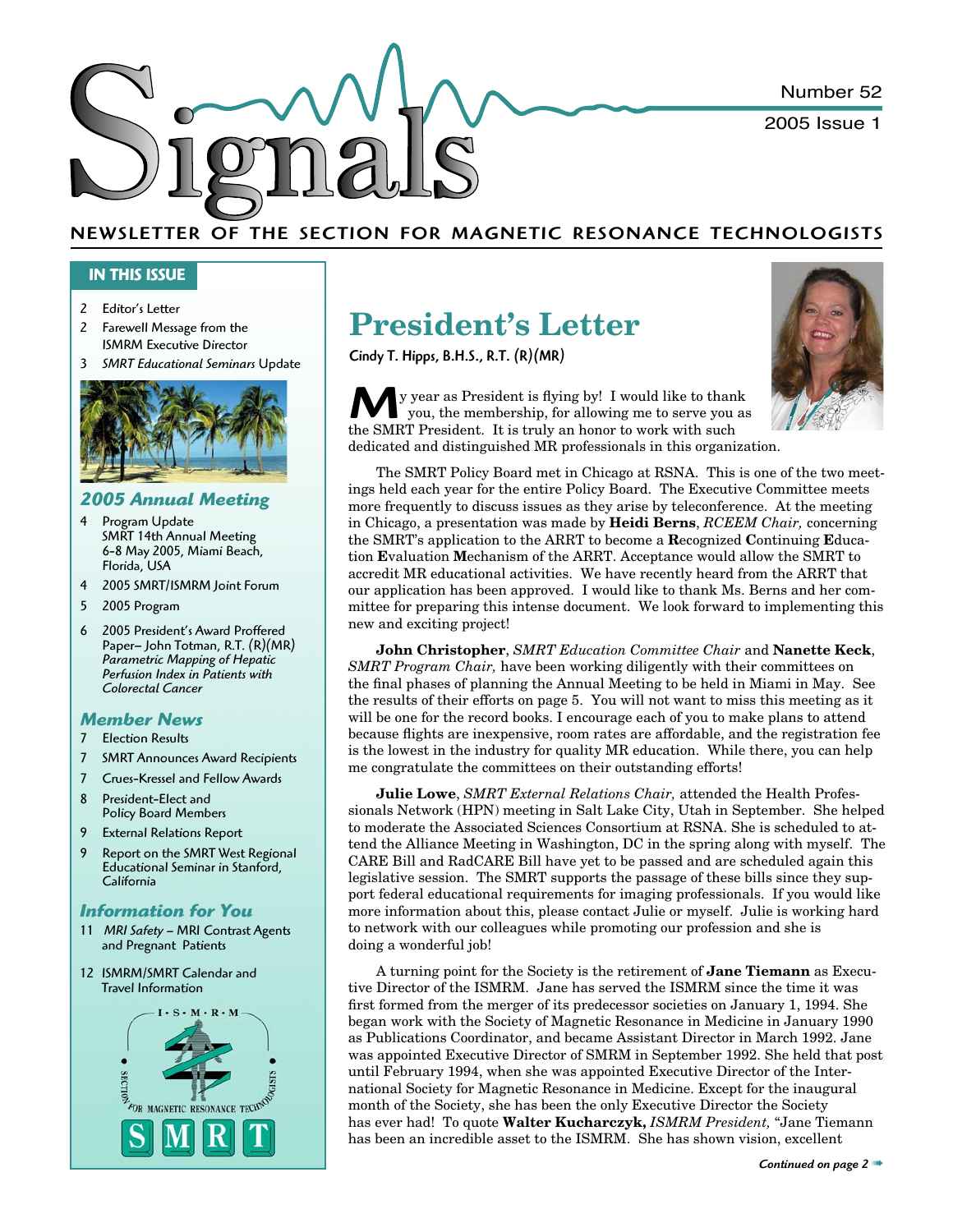#### *President's Letter continued*

organizational skills, and a disciplined management style." On behalf of the SMRT Executive Committee and Policy Board, I would like to thank **Jane Tiemann,** *ISMRM Executive Director* for her leadership and support of the SMRT and its mission. Jane, you will be missed by us all!

*Nominations/Awards Chair,* **Maureen Ainslie** reports to the membership in this issue on the results of the recent election of new Policy Board members and officers of the SMRT. Maureen and her committee are to be commended for the excellent ballot choices provided to the membership. For the first time in the history of the SMRT, there was a tie with the recent election. With the guidance of **Jennifer Olson,** *Associate Executive Director,* the tie was broken by an anonymous ballot sent to all Policy Board members. We are thankful for her leadership. I am looking forward to working with the newly elected individuals in the future as they help to provide new and fresh ideas within the SMRT.

The Executive Committee is still hard at work developing the first ever SMRT Strategic Plan. The goal is to have a working document by the annual meeting in May. The leaders of YOUR organization want to provide bigger and better member benefits. One of the ideas that came in this process is already at work. You can now access the *MR Pulse* newsletter via the ISMRM Website. Go to http://www. ismrm.org/pulse/index.html and sign in using your SMRT (member number) password.

I would like to end by thanking all the SMRT Committee Chairs, Committee members, Executive Committee, Policy Board members and ISMRM/ SMRT Central office for your support to me as President and for your loyalty to the SMRT and our mission. We are truly blessed with these individuals that give of their personal time and energy in an unselfish manner. I am truly grateful to you all!

## **Editor's Letter**

Julie Strandt-Peay, B.S.M., R.T. (R)(MR)



## Gree **T** reetings.

This issue of *Signals* is crammed with news for you beginning with up to date information and thoughts from President **Cindy Hipps**.

We hear from the ISMRM Executive Director, **Jane Tiemann** as she bids us farewell. We wish her well in her future endeavors. **Anne Sawyer-Glover**, Home Study Editor announces the latest offering which is mailed with this issue of *Signals.*

**Nanette Keck**, Program Chair presents the plans for the Annual Meeting and the daily listing of didactic presentations on page 5. It's not too late to make arrangements to attend this educational meeting and come together with your fellow MR technologists from all parts of the globe. **Todd Frederick** is coordinating the joint forum with the ISMRM this year. This session has become an opportunity for MR technologists and radiographers to join with scientists and physicians in a unique learning experience. A preview of the quality of material submitted to the annual meeting can be seen in the President's Award paper on page 6.

**Maureen Ainslie**, Chair of the Nominating Committee announces the newly elected SMRT Policy Board members who begin serving at the Miami meeting. Also beginning her three year term is President-Elect **Cindy Comeau**. Also, Chair of the Awards Committee, **Maureen** shares with us those among us who have been recognized for their contributions to the SMRT and the field of MR Imaging.

External Relations Chair, **Julia Lowe** reports the recent activities of her committee. **Jane Johnson** and **Anne Sawyer-Glover** describe the program and events of the SMRT West Regional Educational Seminar. Rounding out this issue is our resident MR safety expert, **Frank Shellock**, with information about the use of contrast agents and pregnant patients.

Enjoy this issue and remember that your comments and suggestions are welcome.

## **Farewell Message from the ISMRM Executive Director**

Jane E. Tiemann



or the past 15 years, it has been my honor and pleasure to serve, first, the Society of Magnetic Resonance in Medicine and, second, the International Society for Magnetic Resonance in Medicine. During that  $\Gamma_{\text{it}}^{\text{or}}$ 

time, I have witnessed many changes both in the Society and in the field of MR. When I joined the staff of the SMRM in 1990, the Society had just under 2000 members, attendance of 2200 at the Annual Meeting, and there was no SMRT. We had a rudimentary database system that needed tweaking every week, we did most of our "instant" communication by fax, and there was not one session on functional MRI at the Annual Meeting.

Fifteen years later, the membership of the ISMRM is over 5,000, the SMRT has 1,500 members, and we expect an attendance of 3,500 – 4,000, including technologists, at the Annual Meeting in Miami. Not only is fMRI a well-established and vibrant field, but we are also seeing exciting work on molecular and cellular imaging, parallel imaging, and constant refinements of MRI in all organ systems, all at field strengths barely thought of in 1990.

The Society, too, has grown in sophistication and importance. Since the merger of SMRM and SMRI into ISMRM in 1994, we have moved from the fax machine to the World Wide Web, maintaining and refining a powerful database system to support our member services, and replacing the heavy and cumbersome paper Annual Meeting Proceedings with an easily transportable and searchable CD-ROM, among many other changes. The SMRT has established its very successful home study program and steadily increased its international membership.

None of this tremendous progress would have been possible without the tireless dedication of the members of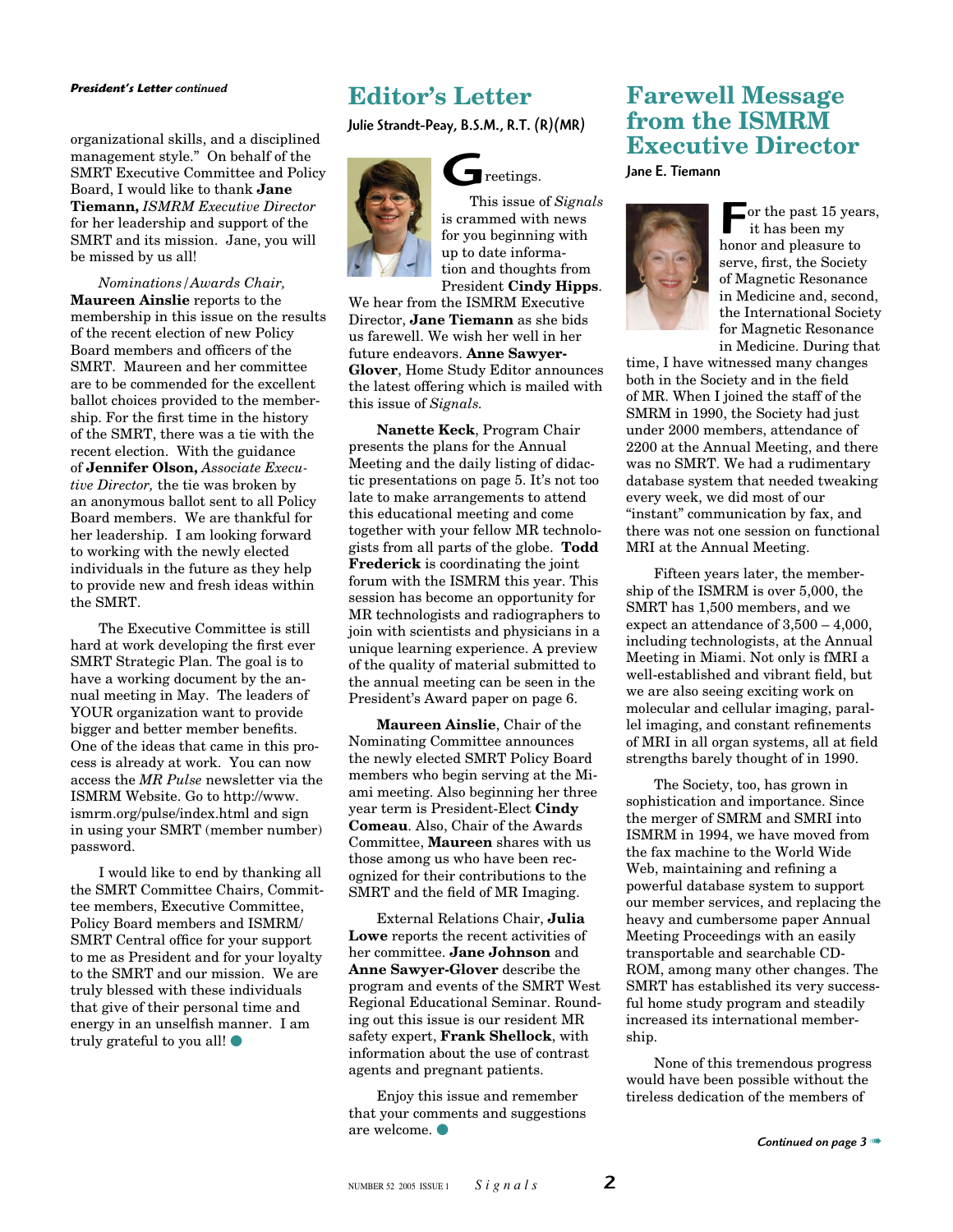ISMRM and SMRT to advancing MR science and its clinical applications. At the same time, the Society itself could not have reached the position it holds today without many of these same members volunteering their time and energy to serve on all the Society's standing and ad hoc committees and the Board of Trustees. The Society we know today is also due to the commitment and diligence of the staff in the

Central Office. Each staff member, every day, makes it her or his aim to serve the members of ISMRM and SMRT in a way that meets their needs and fulfills the goals of the Society, whether the staff member is answering a question, processing dues payments, negotiating hotel contracts, coordinating CME activities, or keeping the books.

It has been a privilege to witness and to participate in these changes and more. I have learned many new things, met many wonderful people, including Nobel Laureates, and traveled to many exciting places. I would like to thank each and every one of you for affording me this life-changing opportunity and to send all of you my very best wishes for the future.  $\bullet$ 

## **Update on** *SMRT Educational Seminars* **Home Study Program**

Anne Marie Sawyer-Glover, B.S., R.T. (R)(MR), Editor



 e are pleased to present the *SMRT Educational Seminars, Volume 8,*  **Number 1: "Atlas of Knee Anatomy."** This is the twenty-seventh home study developed by the SMRT, exclusively for the SMRT members.

It has been my experience that comprehensive, high quality, and reasonably priced MR atlases are few and far between. We are,

therefore, delighted to be able to provide this *Atlas of Knee Anatomy* for your reference. One reliable approach to learning anatomical structures in MR images is to have the atlas present at the scanner for convenient reference. We hope that these SMRT anatomy home studies will be the atlases that you use often and refer to while scanning. Future issues depicting other anatomical structures and discussing physiology are currently being developed.

A special thank you to Kelly Baron for sharing her expertise in human anatomy and MR imaging with the members of the SMRT. Kelly has provided didactic education in magnetic resonance imaging to students, both M.D. and R.T., as an instructor in college and university classrooms and worked as a MR technologist for many years. I am very fortunate to collaborate with Kelly, from whom I learn volumes, on this second anatomy atlas for the SMRT.

Thank you to Thomas M. Grist, M.D., for contributing the MR angiography images of the lower leg. Dr. Grist is the Robert Turell Professor of Imaging Science, Department of Radiology, University of Wisconsin, located in Madison, Wisconsin, USA. Dr. Grist is well known in the MR and Radiology communities worldwide for his many peerreviewed publications and contribution to educational symposia. This is a beautiful example of TRICKS, the MRA technique developed by Dr. Grist and his collaborators at the University of Wisconsin [3D Time Resolved Imaging of Contrast Kinetics, Korosec et al, *Magn Reson Med.* 1996 Sep;36(3):345-51].

Thanks to Nancy Beluk and Kelly for writing the questions that comprise the quiz for which continuing education credits are redeemed. Thank you to Dr. Christopher Beaulieu, Chief of Musculoskeletal Imaging at Stanford University Medical Center for sharing his knowledge and input in the review of the text and labeling of the MR knee images.

Thank you to Wendy Baumgardner, R.V.T. for her many hours of volunteering the perfect knee for MR imaging. The images were acquired at the 3.0T whole body MR system (G.E. Healthcare) using a four-channel phased array knee coil (MRI Devices Corporation) at the Richard M. Lucas Center for MRS/I at Stanford University School of Medicine, Department of Radiology.

Finally, thank you to Greg Brown, SMRT Publications Chair, and in the Berkeley, California, USA office of the ISMRM/SMRT, Sheryl Liebscher, Publications Manager, and Jennifer Olson, Associate Executive Director, for their insight and long hours supporting these educational symposium.

The SMRT welcomes and actively seeks out articles written by technologists and radiographers as a contribution to our home studies program. Sharing information with your peers is not only a worthy endeavor, it furthers the technology and results in improved healthcare overall. It is also a valuable addition to your resume or *curriculum vitae.*

Accreditation (USA) for all home study issues of the Educational Seminars is maintained annually by the SMRT. Back issues may be obtained from the SMRT/ISMRM office located in Berkeley, California, USA for twenty dollars (USD) each. For a complete list of back issues, please go the SMRT Website: www.ismrm.org/smrt. If you live outside of the U.S. and have interests or questions concerning accreditation within the country you reside, please contact me at amsg@stanford.edu or +1 650 725 9697.

If you are looking to become more involved in the SMRT, please consider writing questions or an article for one of our home studies. The instructions for writing questions will be posted on the SMRT Website in the near future. For additional information, please contact me directly or Jennifer Olson, ISMRM Associate Executive Director, at the SMRT Office in Berkeley, California, USA (smrt@ismrm.org, +1 510 841 1899).

Finally, I would like to thank Tom Schubert, John Wilkie, and all of those fantastic people at **Invivo** (formerly MRI Devices Corporation) who support our home studies program, *SMRT Educational Seminars.* Their continuing support of technologist and radiographer education brings quality continuing education to the SMRT membership worldwide.<sup>●</sup>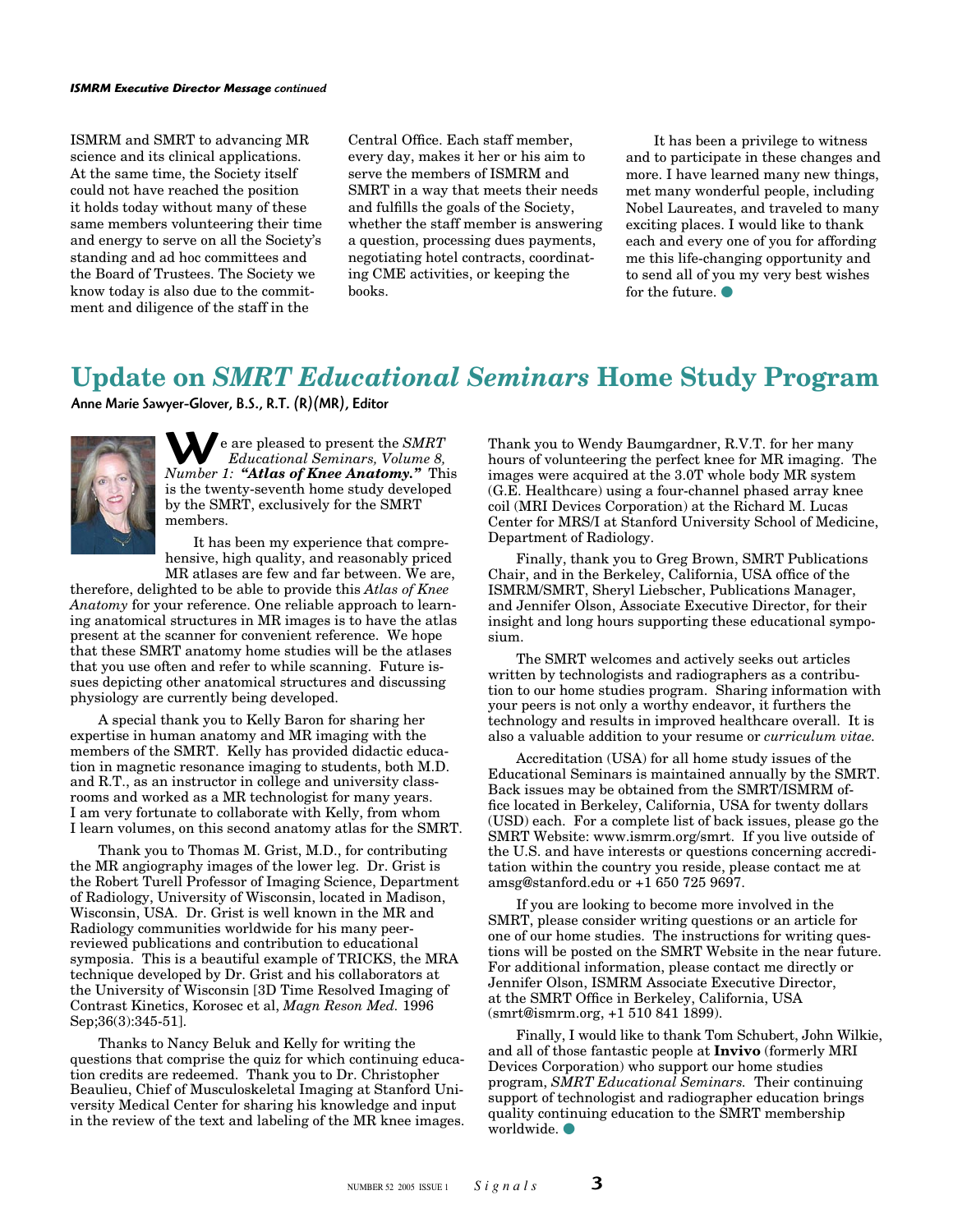# **2005 Program Update**

Nanette Keck, R.T., Chair, 2005 SMRT Program Committee



outh Beach, Florida is calling one and all **S** outh Beach, Florida is calling one and all to a weekend of exceptional MR education beautiful views and a celebration of tion, beautiful views, and a celebration of the past. The SMRT presents *"Riding the Waves of MR Excellence,"* 6-8 May 2005.

Friday night's Poster Exhibit and Walking Tour Reception will start off the weekend 6 May 2005 at 18:30. The attendees will be able to meet the authors and ask questions about the many emerging technological advances displayed.

Saturday morning, 7 May 2005, will begin the didactic portion of the program along with the proffered paper presentations. The program committee worked diligently to provide a wide range of very qualified speakers to satisfy the clinical and research interests of the membership. We are privileged to have the SMRT founding fathers, Drs. John Crues and Herbert Kressel, presenting during the program! The first 300 registrants will receive the book, *"Reference Manual for Magnetic Resonance Safety, Implants, and Devices: 2005 Edition"* by Frank Shellock, Ph.D. The SMRT Business Meeting will take place at lunchtime. Awards will be given to the most outstanding papers and posters submitted in both the clinical and research arenas. The didactic portion will continue with a Cardiac Forum completing the day.

All attendees are invited to the Past Presidents Reception for Saturday evening, 7 May 2005 at 19:30 at the Miami Lowes Hotel. We have already received sponsorship for this event. You will not want to miss this exciting opportunity to relax with your colleagues as you enjoy food, fun and entertainment.

Sunday, 8 May 2005 will provide more exciting speakers along with an Educational Forum rounding off the day. There may even be a few things flying around!

The SMRT and ISMRM Joint Forum Presentation will be held at 14:00, Monday, 9 May 2005. Your registration for the SMRT Annual Meeting allows you to attend this presentation. This year the forum topic will be titled *"Optimizing the Pulse Sequences and Protocols,"* chaired by Gareth J. Barker, Ph.D., and Todd Frederick, R.T. (R) (MR). This two-hour forum will present the process of developing and optimizing pulse sequences and protocols from various perspectives. The forum by design is a grand collaboration of energy and talent between the ISMRM and the SMRT, which continuously promotes the highest quality of education in the MR field.

Plan now to make your arrangements to attend this wonderful educational opportunity. Please visit http://www. ismrm.org/05/housing1.htm to view your housing options and book your hotel reservations on line. We look forward to seeing you in Miami Beach!

# **2005 SMRT and ISMRM Joint Forum**

Todd Frederick, R.T. (R)(MR), Co-chair, 2005 SMRT and ISMRM Joint Forum



 he topic of the SMRT and ISMRM Joint Forum for the 2005 Annual Meeting is "Optimizing Pulse Sequences and Protocols." I have the pleasure of organizing the forum with Gareth Barker, Ph.D., who represents the ISMRM.

There is a clinical focus to the 2005 meeting. The topic of the forum was chosen

to coincide with this clinical focus. It will be an interesting session for Technologists/Radiographers who want to learn more about how the sequences they use are created to begin with, and how physicians design imaging protocols for different clinical questions.

Dr. Barker, from London, England, will speak on the methods of pulse sequence design. He will discuss the hardware and software that control the pulse sequences. The pulse sequence designer's role is key in compensating for artifacts and imaging pitfalls, and Dr. Barker will share with attendees the strategies for combating these pitfalls.

Technologists/Radiographers have the task of optimizing sequences on a daily and patient-by-patient basis. I will speak on how Technologists manipulate the parameters of

the MR pulse sequence in order to achieve the desired image quality.

Achim Gass, M.D., from Germany will speak on the process of developing and optimizing Neuro protocols. Different pulse sequences are advantageous for different anatomical areas and clinical indications. Dr. Gass will give examples of how these advantages are used to provide the best diagnostic information.

Gary Israel, M.D., from New York University, will provide the perspective on the design and optimization of Body MRI protocols. Like Dr. Gass, his focus will be on the strategies behind the use of different pulse sequences for different applications.

The SMRT and ISMRM Joint Forum is always interesting and informative for SMRT members. The 2005 forum will be practical, clinical, and interesting. The forum generally draws a large crowd, and we would love for the SMRT to be well-represented. The forum is on the afternoon of Monday, 9 May, from 14:00 to 16:00. The information gained will be worth the extra day's stay in Miami Beach. We hope you will join us.  $\bullet$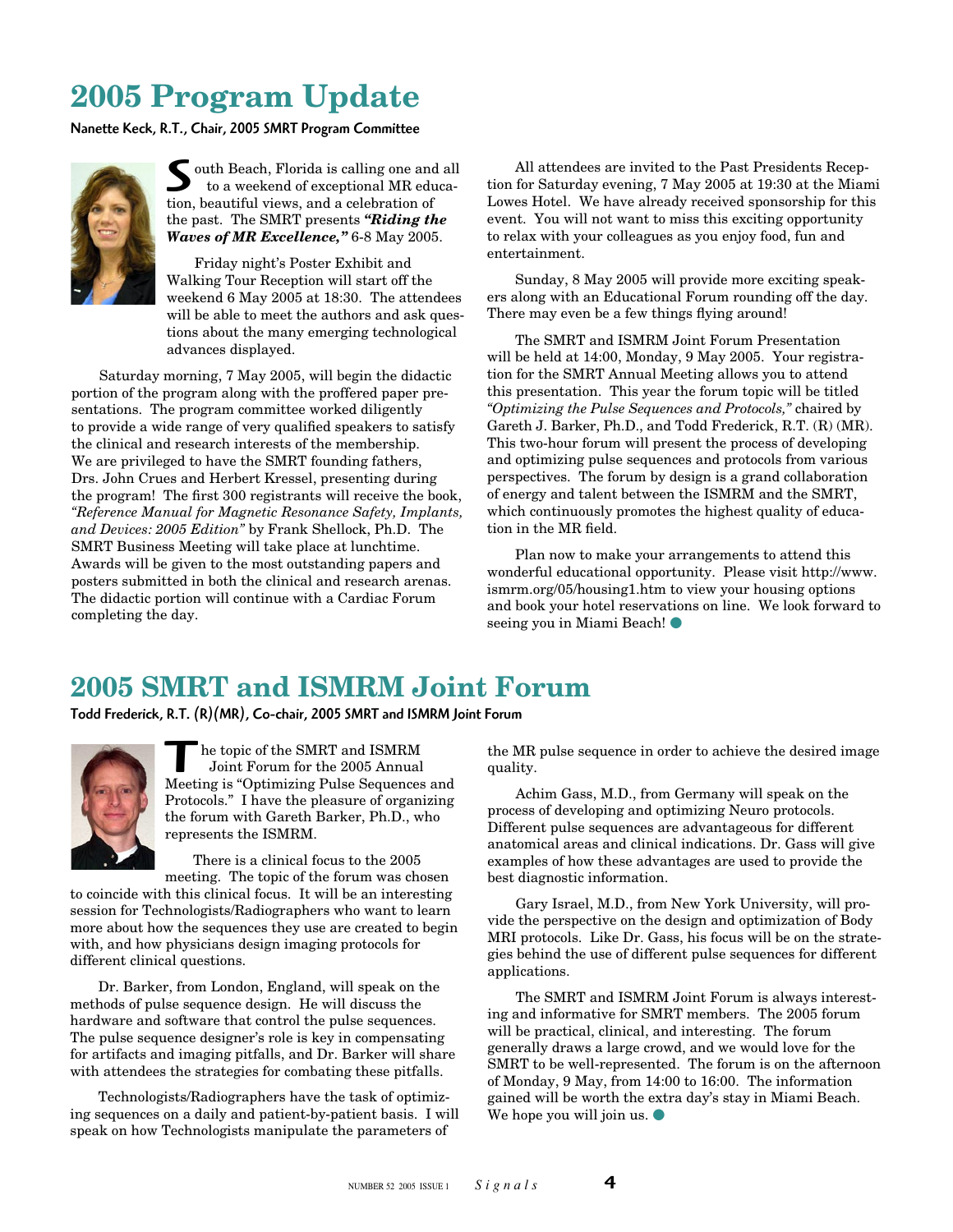## SMRT Program: Riding the Waves of MR Excellence

### FRIDAY EVENING, 6 MAY 2005, 18:30-20:30

#### Poster Presentation and Poster Walking Tour Reception

#### SATURDAY, 7 MAY 2005, 07:45-17:00

#### 07:45 **Welcome**

 Cindy T. Hipps, B.H.S., R.T. (R)(MR), SMRT President 2004-2005 **Announcements** 

Nanette Keck, R.T. (R)(MR), 2005 Program Chair

- *Morning Moderator– Muriel Cockburn, D.C, R.B.Sc. (Hons.) P.Gd. Cert. MRI*
- 08:00 **MR Arthrography of the Shoulder: Direct and Indirect Approaches**  Michael Zlatkin, M.D.
- 08:35 **Lower Extremity MR** John Crues, M.D.
- 09:10 **Time-Resolved MRA**  Frank Thorton, M.D.
- 09:40 Break
- 09:55 **Clinical Scanning Techniques** William Faulkner, B.S., R.T. (R)(MR)(CT)
- 10:30 **Proffered Papers: Volumetric Measurements in MR Improve Neuro Assessments and Analysis**
- 10:30 *2nd Place Research Focus:* **The Identification of Structural Brain Anomalies Associated with IQ Decline in Preterm Children**, Heather Ducie, B.Sc. (Hons), R.T.
- 10:40 **The Relationships Between MRI Findings and Epilepsy in Very Preterm Born Children**, Jane Ho, B.Sc. (Hons), R.T.
- 10:50 *3rd Place Research Focus:* **Optimization of High Resolution 3D Volumetric Scans to Differentiate Gray Matter and White Matter at 3 Tesla Using 8 Channel Brain Array Coil**, Renee Hill, R.T. (R)(MR)
- 11:00 *1st Place Research Focus:* **N-acetylaspartate Whole Brain Spectroscopy**, Hina Jaggi, M.S., R.T. (R)(MR)
- 11:15 **MR Artifacts** Greg Brown, R.T.
- 11:45 SMRT Business Meeting and Awards Luncheon
- *Afternoon Moderator Robin Avison, R.T. (N)(MR), C.N.M.T.*
- 13:00 **Breast Imaging** Todd Frederick, R.T. (R)(MR)
- 13:35 **Proffered Papers: Improved Imaging Techniques in Clinical MRI**
- 13:35 *3rd Place Clinical Focus:* **New Applications for Color Flow Imaging in MR**, Jane Johnson, R.T. (R)(MR)
- 13:45 **MR Cholangiopancratography (MRCP): High and Low TE Techniques in the Clinical Setting**, Jane Johnson, R.T. (R)(MR)
- 13:55 *2nd Place Clinical Focus:* **Dynamic Female Pelvic Floor Imaging**, Hina Jaggi, M.S., R.T. (R)(MR)
- 14:10 **Registry Readiness** Carolyn K. Roth, R.T. (R)(MR)(CT)(M)(CV)
- 14:45 Break
- 15:00 **Cardiac Forum– Roundtable Discussion** *Moderator–* Michael Kean, R.T.
	- **General Anatomy and Imaging**, Michaela Schmidt, R.T. **Diseases and Abnormalities**, Peter Hunold, M.D. **Advantages and Pitfalls of 3 Tesla Cardiac Imaging,** William Woodward, A.R.M.R.I.T. **Functional Analysis Reporting by Magnetic Resonance**, Cindy R. Comeau, B.S., R.T.  $(N)(MR)$
- 19:30 SMRT Past Presidents Reception– Miami Loews Hotel

## SUNDAY, 8 MAY 2005, 07:45-17:00

- 07:45 **Welcome**
	- Karen Bove Bettis, R.T. (R)(MR), President 2005-2006 **Announcements**

Nanette Keck, R.T. (R)(MR), 2005 Program Chair

- *Morning Moderator James J. Stuppino, B.S., R.T. (R)(MR)*
- 08:00 **Neuro Imaging at 3.0T** Steven Falcone, M.D.
- 08:35 **Neuro MRA** Elke Gizewski, M.D.
- 09:10 **HIV Dementia MRI and MRS** Robin Avison, R.T. (N)(MR), C.N.M.T.
- 09:40 Break
- 09:55 **Proffered Papers: MRI Techniques Convey Functional Data**
- 09:55 *1st Place Clinical Focus (Tie):* **Using Ungated FIESTA to Obtain Volumetric and Functional Measurements in the Cardiac MR Exam**, David Stanley, BS, RT(R)(MR)
- 10:05 *1st Place Clinical Focus (Tie):* **Functional Kidney MRI with Combined Perfusion and MR Angiography**, Filip De Ridder, R.N.
- 10:15 **Diffusion-Weighted Echo-Planar MR Imaging of the Parotid and Submandibular Glands Before and After Stimulation**, Anna Kirilova, R.T. (R)(MR)
- 10:30 **Pediatric Cardiac/Abdomen MR Imaging** Michael Kean, R.T.
- 11:05 **Pediatric/Neuro MR Imaging** Susan Blaser, M.D.
- 11:40 *President's Award Proffered Paper:* **Parametric Mapping of Hepatic Perfusion Index in Patients with Colorectal Cancer**, John Totman, D.C.R. (R) M.Sc.

#### 11:55 Lunch

- *Afternoon Moderator Carolyn Bonaceto, B.S., R.T. (R)(MR)*
- 13:00 **Comprehensive Assessment of Disease with Large Anatomic Coverage** Silke Bosk, R.T.
- 13:35 **The Current State of Imaging in the Abdomen at 1.5T and 3T** Herbert Y. Kressel, M.D.
- 14:05 Break
- 14:20 **MR Safety** Frank Shellock, Ph.D.
- 15:00 **MR Educators Update** *Moderator–* Todd Frederick, R.T. (R)(MR)

**JCERT Update**, Luann Culbreth, R.T. (R)(MR)(QM) M.Ed. **Teaching Methods and Techniques**, Carolyn K. Roth, R.T.  $(R)(MR)(CT)(M)(CV)$ **Writing Effective Objectives and Exams**, Sonja K. Belville, A.S., R.T. (R)(MR) **Current Issues in MR Education**, Todd Frederick, R.T. (R)(MR)

17:00 Meeting Adjournment

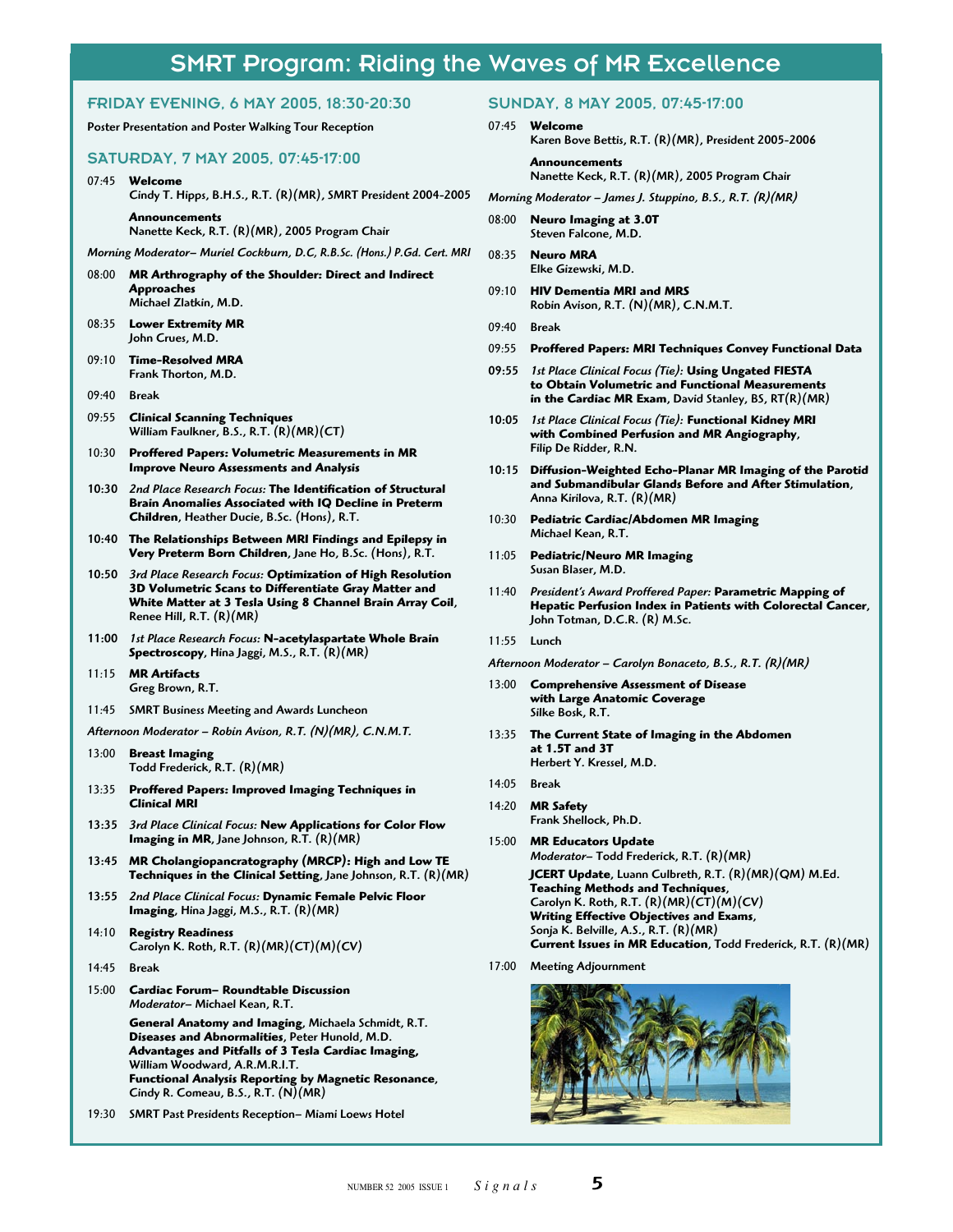

## **2005 President's Award–**

# **Parametric Mapping of Hepatic Perfusion Index in Patients with Colorectal Cancer**

J. Totman,<sup>1</sup> M. J. White,<sup>2</sup> R. O'Gorman,<sup>3</sup> L. Moore,<sup>2</sup> P. Kane,<sup>1</sup> J. Karani,<sup>1</sup> M. O. Leach<sup>2</sup> Department of Radiology, Kings College Hospital, London, United Kingdom. Cancer Research UK Clinical MR Research Group, Institute of Cancer Research, Sutton, Surrey, United Kingdom. Department of Medical Engineering and Physics, Kings College Hospital, London, United Kingdom.

### **Purpose**

Colorectal cancer is one of the leading causes of death from cancer in UK, and a significant factor in this mortality comes from associated metastatic disease. Approximately 25% of patients have occult metastases at the time of primary resection.<sup>1</sup> These smaller lesions are known to respond favourably to treatment but are largely undetectable with standard imaging techniques. One approach for detection is based on the alteration in liver blood flow that develops after metastatic seeding in the liver. The HPI, the ratio of hepatic arterial to total liver blood flow, was first investigated using dynamic scintigraphy and found to be abnormal in 94% of patients with colorectal liver metastases.2 Equivalent marker indices have been developed for dynamic CT and Doppler ultrasound, and previous studies have demonstrated that the CT methodology can be readily adapted to MRI.3 However, all previous studies have utilised a region of interest (ROI) approach, which is limited insofar as it cannot be used to localise changes in liver perfusion within or outside the regions selected. This study applies the HPI methodology to 3D parametric mapping of liver perfusion.

#### **Methods**

The patient group consisted of six men and four women, (age 44-75) with confirmed primary colorectal cancer and liver metastases evident on imaging. The controls were of seven men and two women, (age 21-58), taken from patients referred for routine contrast-enhanced spine imaging with no history of neoplastic disease. Imaging was performed with a Siemens 1T Harmony scanner using a modified volume interpolated breath hold examination (VIBE) sequence<sup>4</sup> and a manual bolus injection of 0.2 ml/kg Gd-DTPA. The CT methodology described by Blomley et al<sup>5</sup> was used to calculate overall perfusion properties for the liver, and adapted for voxel-based mapping of relative hepatic and portal perfusion. Time series data from individual liver voxels were smoothed (using the LOWESS local regression algorithm<sup>6</sup>) to allow robust detection of the peak liver uptake gradient prior to maximum splenic enhancement (ie during arterial phase). The peak gradient of splenic enhancement was determined using an ROI of the spleen and the ratio of the splenic and hepatic arterial gradients determined. The time course of splenic enhancement, scaled by this ratio, was used to model the hepatic arterial contribution to voxel perfusion; this was then subtracted from the time course of each voxel. The resulting estimated portal component was similarly smoothed and a peak uptake gradient found during portal phase. These peak gradients, obtained during both arterial and portal phase, represent an estimate of perfusion; HPI was calculated as the ratio of the apparent hepatic arterial perfusion to the total (hepatic and portal)<sup>5</sup> perfusion. Maps of this quantity at each point in space were produced.

### **Results**

Significant differences were found between the overall hepatic perfusion index calculated for the patient and control groups  $(p=0.002)$  with patients demonstrating significantly higher hepatic perfusion and lower portal perfusion.3 This phenomenon



Figure 2.

was also evident in patient HPI maps, with increased HPI in extended regions around visible metastases. Figure 1 shows the arterial (left) and portal (right) phases of perfusion for a patient with know liver metastases (age 73). The calculated HPI map for this patient is shown in Figure 2 (left), A conventional postcontrast image of the same slice, with two small metastases highlighted, Figure 1 is shown in Figure 2 (right).

### **Conclusion**

The map in Figure 2 (left) demonstrates a region of increased HPI in the pericapsular aspect of the right posterior liver segments. The increased arterial and decreased portal perfusion within this region is indicative of an abnormal arterialisation of perfusion, which, in view of the known capsular metastases adjacent to the anterior, superior, and lateral aspects of the right liver, shown in Figure 2 (right), is suggestive of further metastatic pathology. The extent of this abnormally perfused region is somewhat larger, Figure 2 and more clearly delineated, than the capsular metastases visible on the conventional contrastenhanced images, and indeed the individual arterial and portal maps. Follow-up work is needed to confirm whether this change in HPI is representative of underlying tissue pathology.

The hepatic perfusion index can be visualized by post-processing dynamic contrast-enhanced MR data. This may provide a useful tool for the detection and localisation of abnormal perfusion associated with occult metastases.  $\bullet$ 

#### **References**

- 1. Mainprize, K.S. et al. *Br J Surgb* 1998;85:469-476.
- 2. Breedis, C. et al. *Am J Path* 1954;30:969-985.
- 3. Totman, J. et al. Proc. Intl. Soc. Mag. Reson. Med. 11 (2003); 1433.
- 4. Lee, V. et al. *Radiology* 2000;215:365-372.
- 5. Blomley, et al. *JCAT* 1995 19(3):424.
- 6. Cleveland, W.S. *J Am Stat Assoc* 1978;74:829-83.

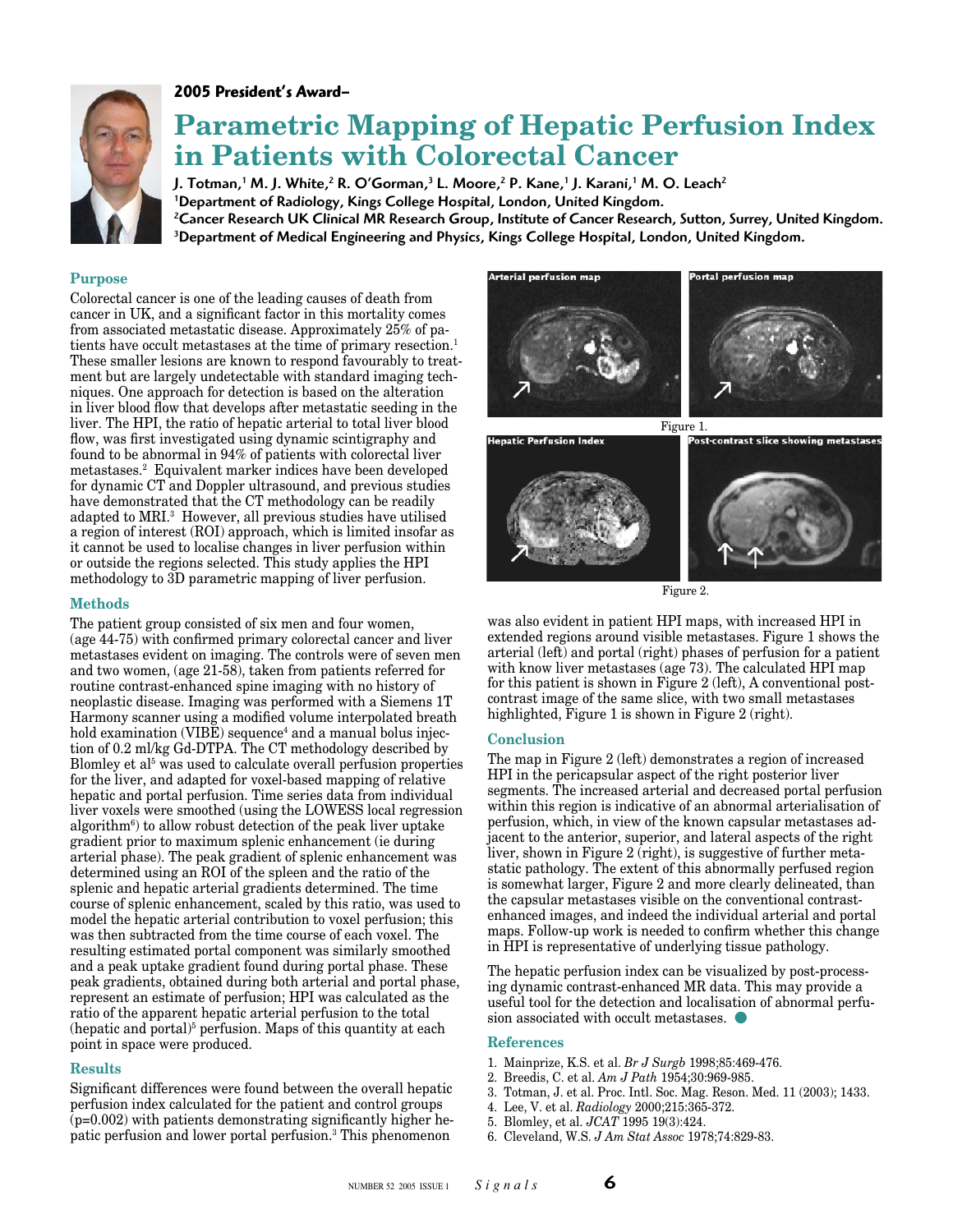# **Election Results**

Maureen Ainslie, M.S., R.T. (R)(MR), SMRT Past President, Nominations and Awards Committee Chair



 s chair of the Nominations Committee, I am pleased to announce the sucs chair of the Nominations Committee,<br>
I am pleased to announce the successful candidates for the SMRT Policy Board 2005. These candidates include **Anne Dorte Blankholm,** Center for Functionally Integrative Neuroscience, Aarhus, Denmark; **Vera K. Miller,** Shields Health Care, Boston, Massachusetts, USA; **Steven P. Shannon,**

EPIX Pharmaceuticals, Cambridge, Massachusetts, USA; **Charles T. Stanley,** University of Virginia Medical Center, Charlottesville, Virginia, USA; and **Pamela S. Vincent,** National Institutes of Health, Bethesda, Maryland, USA.

These candidates will serve on the Policy Board for three years and represent the membership. I am also pleased to announce **Cindy T. Comeau** as President-Elect 2005. Cindy will serve as President-Elect and assume the office of President at the Annual meeting in 2006 Annual Meeting in Seattle, Washington, USA.

I am also delighted to congratulate the recipient of the Crues-Kressel Award, **William Faulkner.** The Crues-Kressel award has been presented since 1991 to one individual per year who the SMRT membership feels has made "outstanding contributions to the education of magnetic resonance technologists." Bill has served the MR community for many years and continues to support SMRT and technologist education.  $\bullet$ 

# **SMRT Announces Award Recipients**

Maureen Ainslie, M.S., R.T. (R)(MR), SMRT Past President, Nominations and Awards Committee Chair

The SMRT recognizes the contributions of two of its<br>members by electing them as Fellows of the Section.<br>This award implemented in 2001 states that: Fellows must have made significant and substantial contributions to the mission of the SMRT over the course of at least five (5) years including participation in the Annual Meetings, Regional Meetings, and Publications, and contributions to the development of the Section. This year I am pleased to announce that **Michael Kean** and **Anne Marie Sawyer-Glover** have been selected for this honor.

SMRT members previously receiving Fellowship awards are:

2001 Luann Culbreth and William Faulkner 2002 Kelly Baron and Julie Strandt-Peay 2003 Robin Greene-Avison 2004 Heidi Berns and Carolyn Kaut Roth

Award recipients will be recognized during the Business Meeting at the SMRT Annual Meeting, Saturday 7 May 2005.

## **2005 CRUES-KRESSEL AWARD WINNER**



**William Faulkner, B.S., R.T. (R)(MR) (CT),** is currently working as an independent consultant with his own company, providing MRI education and operations consulting. In November 2002, Bill was voted "Most Effective Radiologic Technologist Educator" by on-line voting at AuntMinnie.com. He is also partnered with Carolyn (Candi) Roth as a co-owner of OutSource, Inc., which provides MRI education including Internet-based home study programs. Bill is the author of *"Rad Techs Guide to MRI: Basic Physics,* 

*Instrumentation and Quality Control."* He is the co-author of *"Review Questions for MRI," "OPEN MRI,"* and *"The Physics of Clinical MR Taught Through Images."* Bill is an active member and Fellow of the Section for Magnetic Resonance Technologists (SMRT), the ISMRM Safety Committee and a member of the technical advisory board of the Institute for Magnetic Resonance Safety, Education, and Research.

## **2005 FELLOWS OF THE SECTION**



**Michael Kean, R.T.,** has been a member of the SMRT for many years. He served as a Policy Board member and recognized a need for MR focused technologist meetings in Australia and New Zealand. He also was an integral member of the Australian Institute of Radiography MR accreditation process.

He has been a member of SMRT program committees and has been an invited speaker at numerous meetings throughout Australia and the U.S. He has assisted

with three SMRT home studies as a reviewer and question compiler and is currently writing a Pediatric safety article for an upcoming issue. He is the author of the regular pediatric section within the *Signals* newsletter. The members of the SMRT value his careful work and dedication to advancing the practice of MR.



**Anne Marie Sawyer-Glover, B.S., R.T.(R)(MR)** In 1994, Anne was elected to the Policy Board of the SMRT. Since then she has chaired the Regionals Committee, served the SMRT as President-Elect, President, Past President, and Chair of the Nominating and Awards Committees. In May 2001, the membership awarded her the Crues-Kressel Award for outstanding contributions to MR technologist education. She served a three-year term as the Treasurer and in January of 2004 began a five-year term as Editor of

the home study program, *SMRT Educational Seminars.* 

Anne has presented many papers at SMRT annual meetings and is regularly invited to speak at local, national, and international meetings. She serves on the Safety Committee of the ISMRM and organized the first Joint Forum with the ISMRM on MR Screening and Safety. The SMRT members appreciate her contributions and diligence in serving the MR community.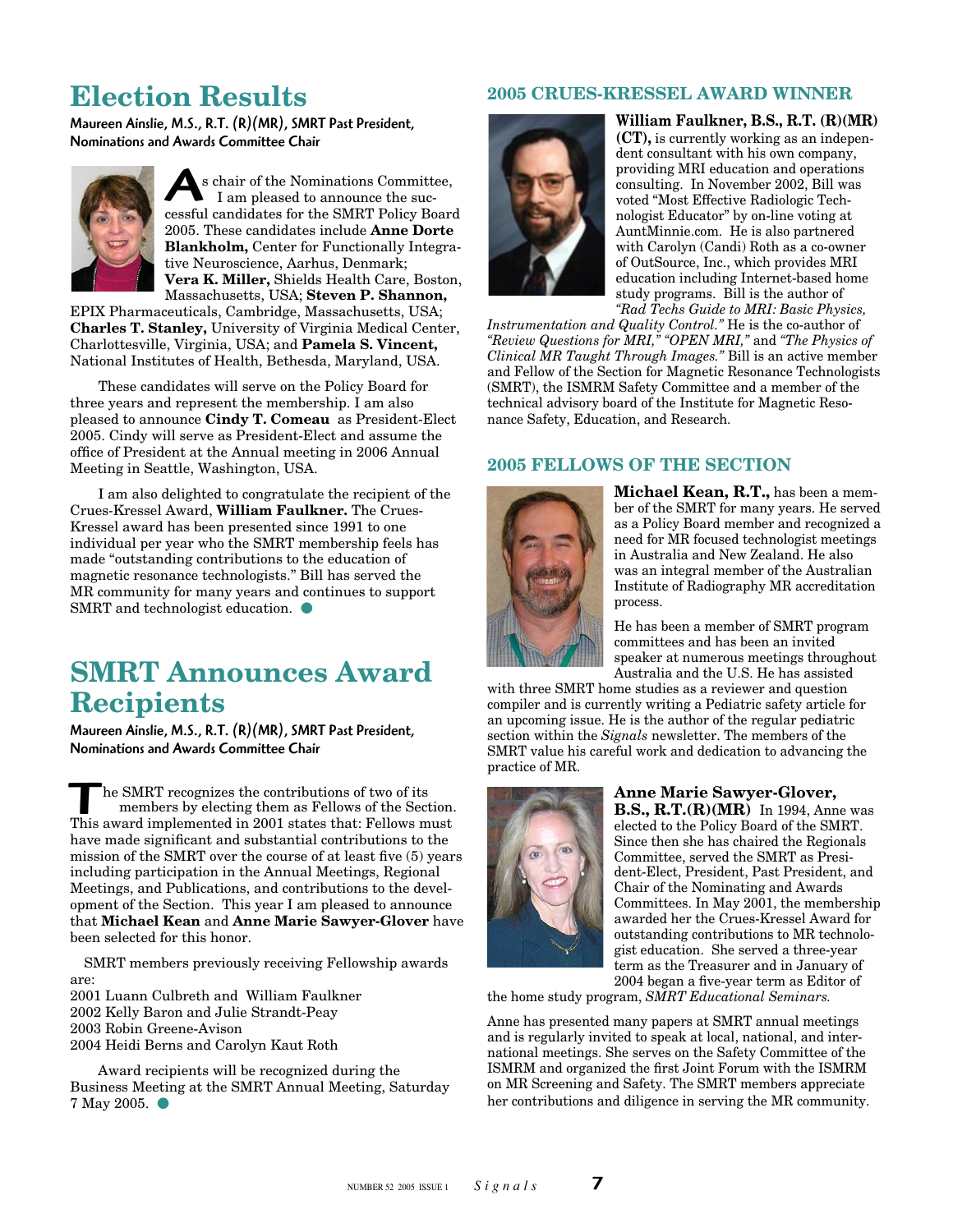## **President-Elect and Policy Board Members**

## **2005 SMRT PRESIDENT-ELECT**



### **Cindy R. Comeau, B.S., R.T.**

**(N)(MR),** received her B.S. degree in Radiological Technology from the University of Nevada, Las Vegas, in 1985. She is registered by the ARRT in Nuclear Medicine (1986) and Magnetic Resonance (1997). Cindy feels that the role of the MRI technologist is ever evolving in many applications and without the SMRT, today's issues facing MRI technologists would be very chal-

lenging to overcome. She strongly feels that the dynamics of the SMRT organization provide excellent avenues that allow technologists with any skill level to participate in many educational activities. Cindy is honored to have been elected as President-Elect of the SMRT and is looking forward to serving in this important role.

## **NEW SMRT POLICY BOARD MEMBERS**



**Anne Dorte Blankholm, R.T. (MR), Pg.D. in MRI,** qualified as a Radiographer in 1987. After that she worked for two years in a neuroradiological department. In 1989 her MR career began when the first scanner in the western part of Denmark was installed. She is brimming with enthusiasm for MR and for encouraging an in-depth knowledge of the SMRT in Scandinavia. There is so much MR activity in Denmark where MR education is not

formalized it would be a great challenge to start a local chapter of the SMRT in the Scandinavian countries. She is looking forward to contributing to the development of the international scope of the SMRT.



## **Vera K. Miller, B.S., R.T. (MR),**

attended the University of Central Arkansas and the Baptist School of Radiology in Little Rock, Arkansas, USA. She completed Radiology school in the spring of 1981 and received her B.S. in Health Care in the fall of the same year. She worked in CT and Ultrasound at the Baptist Hospital and obtained RDMS certification in 1984 until the introduction of MRI in the winter of 1985. Vera believes that we must all work together

to promote and provide quality education and training. The SMRT plays a vital role in the development of both the technologist and the profession. She welcomes the opportunity to be a part of this work and believes that her 20 years of MR experience will be a benefit to the SMRT and the Policy Board.



### **Steven Shannon, R.T. (R)(MR),**

is a Registered Radiologic Technologist with advanced certification in Magnetic Resonance Imaging. He is currently employed as a Senior Applications Technologist at EPIX Pharmaceuticals in Cambridge, Massachusetts, USA, where he is involved in the development of novel protocols currently being used in clinical trials of contrast-enhanced MR angiography, as well as pre-clinical imaging with contrast agents in early development.

Steve considers the SMRT to have been instrumental in his career, providing an opportunity for continuing education in the latest MR technologies and for peer networking. He is honored to be elected, and hopes to contribute more to the future of the SMRT.



**Charles T. Stanley, C.R.A., R.T. (R)(CT)(MR),** is a Registered Radiologic Technologist with advanced certification in Magnetic Resonance Imaging, Computed Tomography, and Radiology. Presently, Charles is working as the Manager of CT and MRI in the Department of Radiology, University of Virginia Medical Center in Charlottesville, Virginia, USA. He is a charter member of the CVMRS and currently serves as its president. Charles is also a member of

the ASRT, CMRS, AHRA, and the VSRT. Charles is honored to be elected to the SMRT Policy Board and looks forward to the opportunity to serve in an organization as esteemed as the SMRT.



### **Pamela Vincent, M.P.A., R.T.**

**(R)(MR)(M)(CT),** is a Registered Radiologic Technologist with advanced level certifications in MRI, CT, and Mammography. She holds a Bachelor of Science degree in Health Care Administration from Lebanon Valley College, and earned a Master of Public Administration Degree with a concentration in Health Care from the Pennsylvania State University, USA, in 1996. Currently employed as a Cardiac MRI Research Technologist at

the National Institutes of Health in Bethesda, Maryland, USA. She is currently a member of the SMRT Education Committee, and is a question writer for the SMRT home study program. Pam feels honored to have been elected to the SMRT Policy Board. She will apply her knowledge and experience to further the goals of this organization and its members.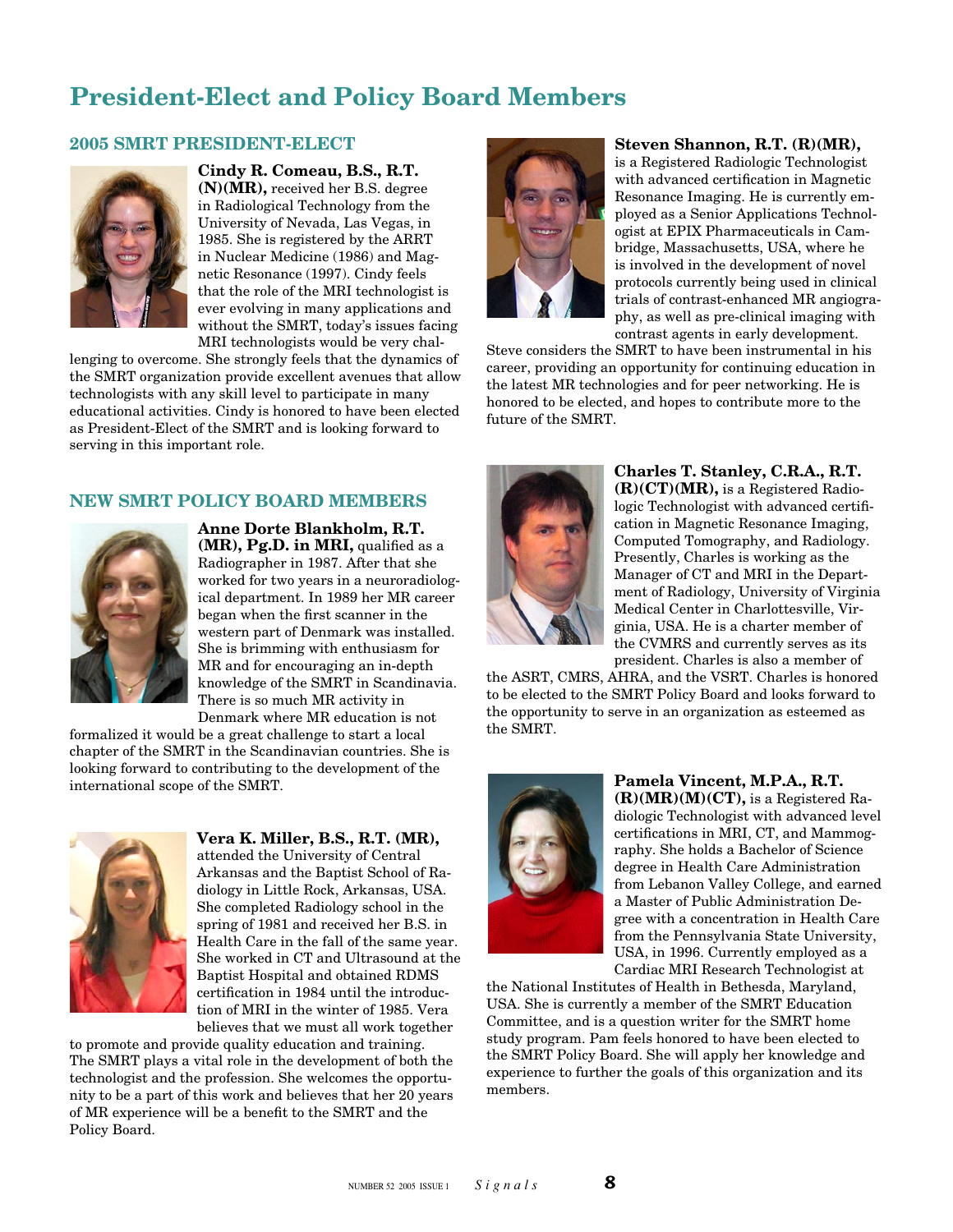## **External Relations Report**

Julia Lowe, B.S.R.T. (R)(MR), Chair, External Relations Committee



 uring RSNA, 2004 the Associated Sciences Consortium hosted the Uning RSNA, 2004 the Associate<br>
Session: *"Emergent Trends-Global*" *Perspectives"* on Tuesday morning. As External Liaison of the SMRT, I was selected to moderate the session. Maureen Hood, the previous External Liaison organized the session and was in attendance to greet the speakers and provide support. The three

speakers covered the topic of "*Image-Guided Therapeutics."* Dr. Stephen Hushek spoke on *"How to Set Up a Successful Intraoperative MRI Lab."* Dr. David Lu spoke on *"Liver Tumor Ablation"* and Dr. Wilfrido Casteneda-Zuniga spoke on *"Endovascular Interventions."* The session was well-attended and well-received.

The Planning Meeting for the Associated Sciences Consortium of the RSNA was held 31 January 2005 in Chicago. The committee spent time finalizing the selected refresher courses for RSNA 2005. In an effort to enhance technologist attendance the courses will be arranged in three vertical tracks on Monday, Tuesday and Wednesday for RSNA 2005. Courses scheduled on Thursdays have been poorly attended in the past.

The SMRT External Liaison was asked to serve on the RSNA Recognized Continuing Education Evaluation Mechanism, (RCEEM) Committee. This committee met during RSNA 2004 on Wednesday. The educational material for RSNA will be reviewed beginning in May for continuing education, (CE) credit approval for RSNA 2005. The committee is striving to improve on providing session CE information by publishing the course description and amount of approved CE credits on the RSNA 2005 website prior to the meeting.

The Alliance for Quality Medical Imaging & Radiation Therapy Meeting will be held in Washington D.C. 14-15 March 2005. The SMRT President and External Liaison will attend and review the proposed Health and Human Services, (HHS) Draft Regulations document. Representatives from many Radiology organizations will work together to see the CARE bills enacted in the 109th Congress and our draft regulations promulgated by HHS shortly thereafter. For more information on the CARE Act go to http://thomas. loc.gov/home/thomas.html and search for the bill number, HR1214.

I would like to thank Maureen Hood for helping with my transition to External Liaison. Maureen is an excellent representative of the SMRT and has volunteered many hours of her time to our organization. She has created or strengthened relations of the SMRT with important organizations such as the Alliance which supports the CARE bill, the Health Professions Network and the Associated Sciences Consortium of RSNA.

## **Report on the SMRT West Regional Educational Seminar**

Jane W. Johnson, R.T. (R)(MR), West Regional Co-Chair Anne Sawyer-Glover, B.S. R.T. (R)(MR), West Regional Co-Chair

The two-day SMRT West Regional Educational Semin<br>began on Saturday, November 6th at Stanford<br>University in Palo Alto, California. Eighty-Five attendees he two-day SMRT West Regional Educational Seminar began on Saturday, November 6th at Stanford gathered to learn, exchange information and network on the beautiful Stanford campus. A continental breakfast was provided prior to the beginning of the 08:00 session.

The first morning session began with Daniel Spielman, Ph.D., Associate Professor at Stanford doing an *Introduction to Magnetic Resonance,* starting with a little history on the imaging modality and working through the basic physics and reconstruction of the resulting image. Michael Moseley, Ph.D., Professor of Stanford University, followed with *MR Image Contrast,* explaining the effects that using contrast has on different tissues during MR scans.

Following the break, James Stuppino's talked on *Optimizing MR Protocols at Mid and Low Field.* He also hit on the topic of considering the larger patient in the MR environment and how we can accommodate and assist with this process in order to make it a more positive experience for this part of the population. Dr. Barton Lane ended the morning session with *MR of the Spine and Brain,* describing protocols of choice and imaging options for these areas.

Lunch was enjoyed in the courtyard adjacent to the meeting room with many opting for the sunny spots, as it was a beautiful day in Palo Alto. Following lunch, *Current Concepts in MRA* was discussed by Dr. Marcus Alley, Research Associate at Stanford. 2DTOF, 3DTOF, use of MT for contrast sequences and 3D dynamic studies were thoroughly reviewed. Phase contrast in 2D and 3D was also discussed.

 Larry Chow, M.D., Assistant Professor of Stanford, followed speaking on *MR of the Liver.* Protocols using both breathheld and non-breathheld techniques were discussed as well as preferred sequences for certain pathologies and contrast considerations. Robert Herfkens, M.D., Professor

*Continued on page 10* ➠



Anne Sawyer-Glover and Jane W. Johnson, co-chairs of the SMRT West Regional Seminar at Stanford University, catch their breath during the two day symposium.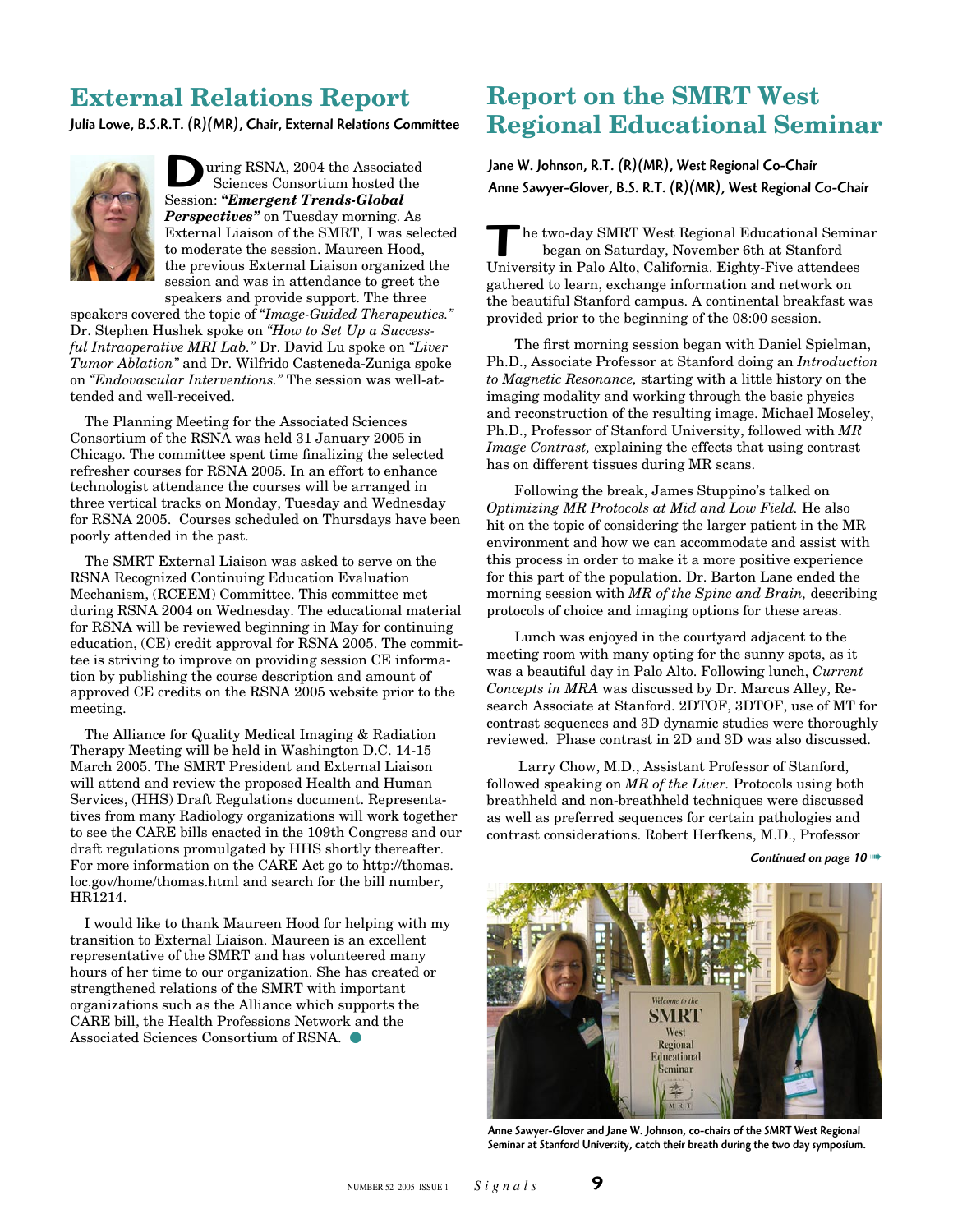#### *Regional Report continued*

and Director of MRI at Stanford, enlightened the group on *MR Image Artifacts: Cause, Appearance, and Cure.* This was a popular session due to the issues that are dealt with in the clinical setting on a regular basis by all technologists. Garry Gold, M.D., Assistant Professor at Stanford, closed the Saturday session with *Musculoskeletal MRI at both 3T and 1.5 T.* Protocols for both field strengths and for specific exams were shown.

Sunday was again bright and sunny but the entire group returned at 08:00 to start the final day. After enjoying the provided continental breakfast they took to the meeting room to begin with *The Basics of MR Spectroscopy* session given by Daniel Spielman, Ph.D., which covered voxel placement, pathology and basic physics. Cindy Comeau, B.S., R.T. (N)(MR), Manager of Advanced Cardiovascular Imaging in New York, spoke on *Cardiac MRI– Basic Principles and Applications.* Covering anatomy, positioning, electrode placement and pathology the time flew by quickly with this poplar session. The group had many questions and kept Cindy past time.

A well-deserved break was enjoyed in the courtyard. After the break *Diffusion and Perfusion Weighted MRI of the Brain* was the topic of Pratik Mukherjee. M.D., Ph.D., Assistant Professor at the University of San Francisco. Pratik provided thorough information on Diffusion, Perfusion, resultant artifacts, Diffusion Tensor imaging and applications, as well as tractography and some pathology. Then Graham Sommer, M.D., Professor at Stanford, spoke on MR of the Kidneys and Pelvis. This was a popular topic covering protocols, pathology, the advantages of fat suppression and anatomy of both male and female pelvis. The session then broke for lunch.

The afternoon session began with *Parallel Imaging Techniques* explained at length by Anja Brau, Ph.D., Advanced Development Scientist at GE Healthcare. Due to the wide interest in this newer imaging technique it was well received and many questions followed. Due to October being "Breast Cancer Awareness Month" the talk given next by Bruce Daniel, M.D., Assistant Professor of Stanford on *MR Imaging of the Breast* was of great interest to the group. The session covered the scope of imaging for breast cancer and also the challenges of MRI of breast implants.

Following the afternoon break, *MR Contrast Agents* was the topic for Michael Moseley, Ph.D., Professor of Stanford University. Contrast issues in tissue as well as newer blood pool agents and the future of contast agents and how it would affect the technologist's choices was covered in this hour. And ending the session Robert Herfkens again spoke on the importance of *MR Screening and Safety.* This is one of the sessions that cannot be repeated too many times as all technologists are the last line of defense in this safety issue. The session ended on a very positive note from all attendees and speakers. We are very happy to report that 37 new members were enrolled in the SMRT by the end of the two-day seminar.



Jane Patrick and Anne Hayes, attendees at the SMRT West Regional Seminar at Stanford University enjoy the sunshine during a break with speaker Cindy Comeau who presented Cardiac MRI: Principles and Applications.

We would like to thank Berlex Imaging, Frank Shellock, Ph.D., GE Healthcare, Institute for Magnetic Resonance Safety, Education, and Research (IMRSER), Medrad, Inc., mri.safety.com, ONI Medical Systems, Inc., and Siemens Medical Solutions for their donations and assistance with this seminar.

A special thanks to Stanford University School of Medicine and Department of Radiology for hosting this SMRT West Regional Educational Seminar. Many thanks also to Jennifer Olson for all her assistance with this seminar. And last but not least, we would like to thank all the speakers who gave freely of their time for this weekend. The program was received well by all the attendees and many positive responses were offered to all who participated.

The **Reference Manual for Magnetic Resonance Safety, Implants and Devices: 2005 Edition** is an indispensable textbook for radi-



ologists, MRI technologists, and facility managers. This annually-revised, internationally acclaimed textbook series is a comprehensive resource that includes up-to-date guidelines and recommendations for MRI safety based on the latest peer-reviewed publications. This manual is also the only comprehensive source of information for implants and devices tested for safety in the MRI environment. "**The List**" now contains tabulated information for more than 1,300 implants and devices, including data for over 300 objects tested at 3.0-Tesla or higher.

This book is a "must have" for all MRI facilities.

To order visit www.MRIsafety.com or www.Magmedix.com +1 866-646-3349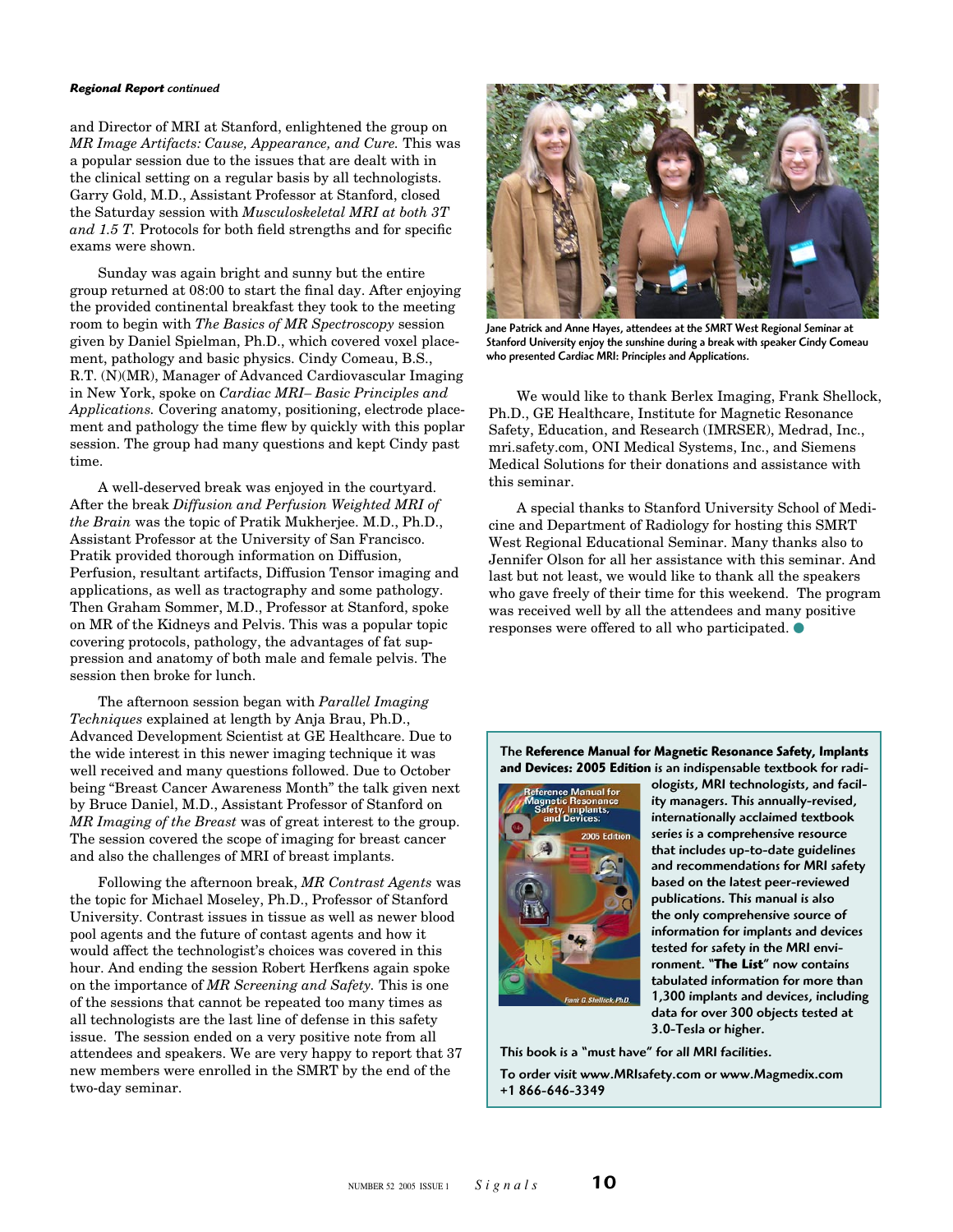### **MRI SAFETY**

## **MRI Contrast Agents and Pregnant Patients**

Frank G. Shellock, Ph.D., Adjunct Clinical Professor of Radiology and Medicine, University of Southern California; Institute for Magnetic Resonance Safety, Education, and Research, Los Angeles, California, USA www.MRIsafety.com www.IMRSER.org

This article represents the views of its author only and does not reflect those of the International Society for Magnetic Resonance in Medicine and are not made with its authority or approval.

tudies of low molecular weight water-soluble extracellular substances such as gadolinium-based magnetic resonance imaging (MRI) contrast agents in pregnancy have been limited, and effects on the human embryo or fetus are unknown. A standard gadolinium-based MRI contrast agent has been shown to cross the placenta in primates and appear within the fetal bladder within 11 minutes after intravenous administration. It must be assumed that all gadolinium-based contrast media behave in a similar fashion and cross the blood-placental barrier into the fetus.

After entering the fetal blood stream, these agents will be excreted via the urine into the amniotic fluid and be subsequently swallowed by the fetus. It is then possible that a small amount will be absorbed from the gut of the fetus and the rest eliminated back into the amniotic fluid, the entire cycle being repeated innumerable times.

In the study in primates, placental enhancement could be detected up to 2 hours following the intravenous administration of gadopentetate dimeglumine. When gadopentetate dimeglumine was injected directly into the amniotic cavity, it was still conspicuous at 1 hour after administration. There are no data available to assess the rate of clearance of contrast agents from the amniotic fluid.

The American College of Radiology (ACR) Committee on Drugs and Contrast Media has reviewed this issue extensively and has prepared the following summary of information and recommendations.

### *Gadolinium-Based MRI Contrast Agents and Pregnant Patients*

It is known that gadolinium-based MR contrast media cross the human placenta and into the fetus when given in clinical dose ranges. No adequate and well-controlled teratogenic studies of the effects of these agents in pregnant women have been performed. The ACR recommends that all imaging facilities should have policies and procedures to reasonably attempt to identify pregnant patients prior to the performance of the MR exam, and before the use of MRI contrast media in these patients. The ACR has issued a White Paper on MR safety in pregnancy and related issues that is also consistent with the ACR Committee on Drugs and Contrast Media's recommendation for MRI contrast media.

While there is no compelling evidence of teratogenicity or other adverse effect on the fetus of MR imaging or of gadolinium-based MRI contrast agents, neither the safety of the MR environment nor the safety of the MRI contrast agents in pregnant patients has been established. It is therefore prudent for pregnant patients at any stage of pregnancy to be informed of the risk-benefit ratio that may warrant the performance of an MR scan with or without contrast media. The radiologist should confer with the referring physician and document the following in the radiology report or the patient's medical record:

(1) The information requested from the MR study cannot be acquired using other nonionizing radiation imaging modalities (e.g., ultrasonography).

*Continued on page 12* ➠



... is published by the International Society for Magnetic Resonance in Medicine, 2118 Milvia Street, Suite 201, Berkeley, CA 94704, USA.

*Signals* **is produced quarterly for the benefit of the SMRT membership. In addition to this printed copy of**  *Signals,* **an electronic version is available to members on the SMRT Website. Remember to check the website often for updates and features that are important to you.** 

**www.ismrm.org/smrt** 

#### *SIGNALS* **NEWSLETTER COMMITTEE:**

Julie Strandt-Peay, B.S.M., R.T. (R)(MR), *Signals* Editor Maureen Ainslie, M.S., R.T. (R)(MR) Greg Brown, R.T. John Christopher, B.A., R.T. Robin Greene-Avison, R.T. (N)(MR) C.N.M.T. Cindy T. Hipps, B.H.S., R.T. (R)(MR) William Faulkner, B.S., R.T. (R)(MR)(CT) C.N.M.T. Michael Kean, R.T. Anne M. Sawyer-Glover, B.S., R.T. (R)(MR) Frank G. Shellock, Ph.D.

### **PUBLICATIONS COMMITTEE:**

Greg Brown, R.T., Chair Anne M. Sawyer-Glover, B.S., R.T. (R)(MR) *SMRT Educational Seminars* Editor Julie Strandt-Peay, B.S.M., R.T. (R)(MR), *Signals* Editor Karen Bove-Bettis, R.T. (R)(MR) Electronic Submissions Committee Chair Cindy T. Hipps, B.H.S., R.T. (R)(MR)

### **OFFICERS:**

**President:**  Cindy T. Hipps, B.H.S., R.T. (R)(MR) **President-Elect:** Karen Bove Bettis, R.T. (R)(MR) **Past-President:** 

Maureen Ainslie, M.S., R.T. (R)(MR) **Secretary:** 

Gina Greenwood, R.T. (R)(MR) **Treasurer:**

Laurian Rohoman, A.C.R., R.T. (R)(MR)

ISMRM Executive Director: Jane Tiemann

ISMRM Associate Executive Director: Jennifer Olson

ISMRM Publications Manager, Design and Layout: Sheryl Liebscher

© 2005 by International Society for Magnetic Resonance in Medicine Phone: +1 510 841 1899 Fax: +1 510 841 2340 E-mail: smrt@ismrm.org SMRT Web Page: www.ismrm.org/smrt